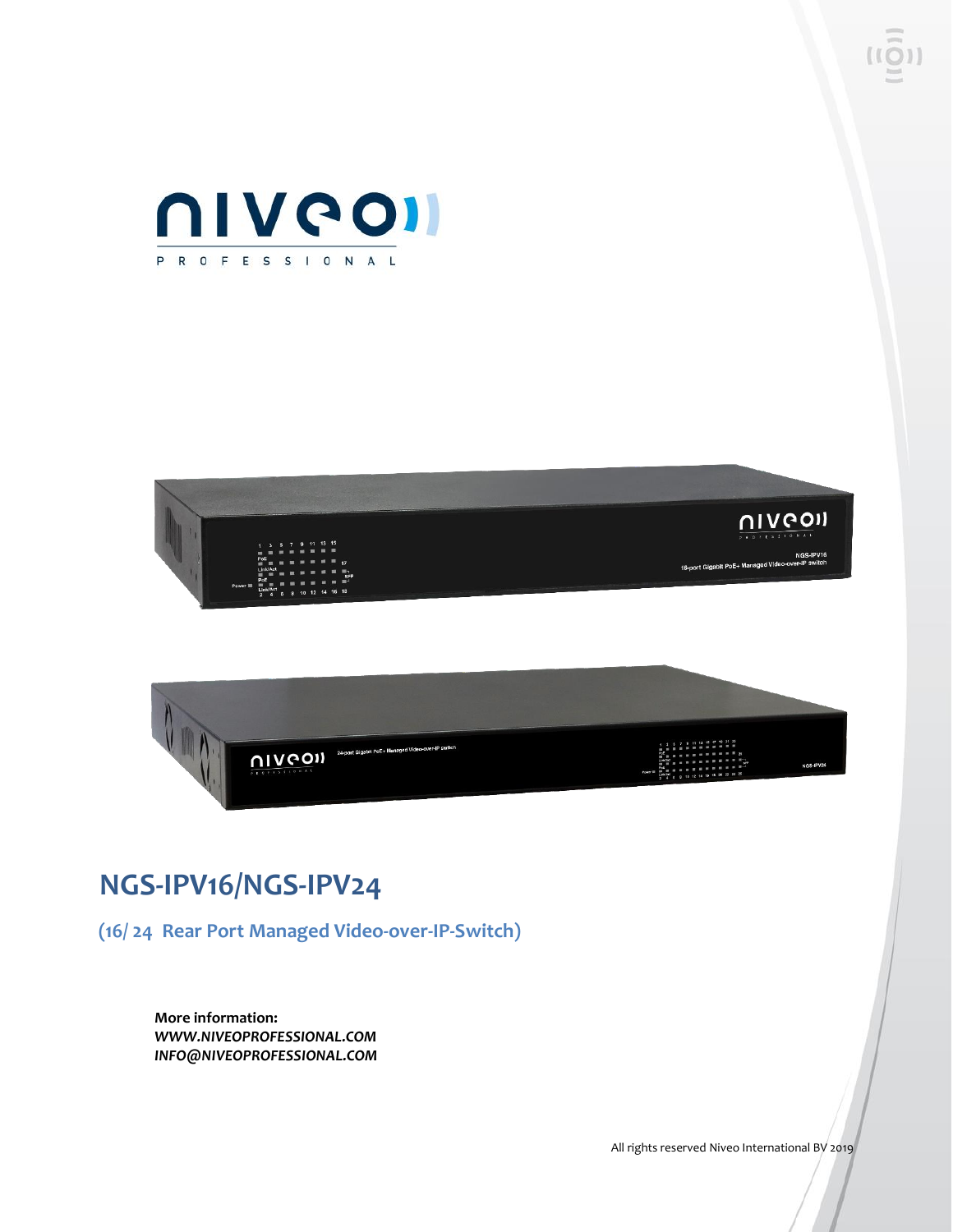## **Product Specification**

#### **Zero Config Video over IP**

The NGS-IPV16/24 are designed to make any Video-Over-IP project as simple as can be. Simply unpack, plug in and go! Power most standard POE+ encoders and decoders. The built-in remote management software allows for easy access and monitoring of both switch and encoders / decoders. The switch supports most 1-Gigabit based video-over-IP systems.

#### **2 Gigabit SFP Open Slots**

The NGS-IPV16/24 is a 18/ 26-port design. It supports 2 additional SFP open slots to uplink to servers, storage, or other switching devices for long loop reach applications. The 2 SFP slots can support different types, speed and distance SFP transceivers. It also supports legacy 100M SFP transceiver. If the 100M fiber infrastructure is constructed and 100M bandwidth is enough, the 100M SFP transceiver can be an optional choice for the legacy 100M network environment.

#### **Additional Full Layer 2/3 Management Features**

For advanced set ups, installers have access to the switches full Layer 2+ Management features. The software set includes up to 4K 802.1Q VLAN and advanced Protocol VLAN, Private VLAN, MVR…advanced VLAN features. There are 8 physical queues Quality of Service, IPv4/v6 Multicast filtering, Rapid Spanning Tree protocol to avoid network loop, Multiple Spanning Tree Protocol to integrate VLAN and Spanning Tree, LACP, LLDP; sFlow, port mirroring, cable diagnostic and advanced Network Security features. It also provides Console CLI for out of band management and SNMP, Web GUI for in band Management.

#### **Advanced Security**

The switch supports advanced security features. For switch management, there are secured HTTPS and SSH, the login password, configuration packets are secured. The port binding allows to bind specific MAC address to the port, only the MAC has the privilege to access the network. The 802.1X port based Access Control, every user should be authorized first when they want to access the network. AAA is the short of the Authentication, Authorization and Accounting with RADIUS, TACAS+ server. Layer 2+ Access Control List allows user to define the access privilege based on IP, MAC, Port number…etc.

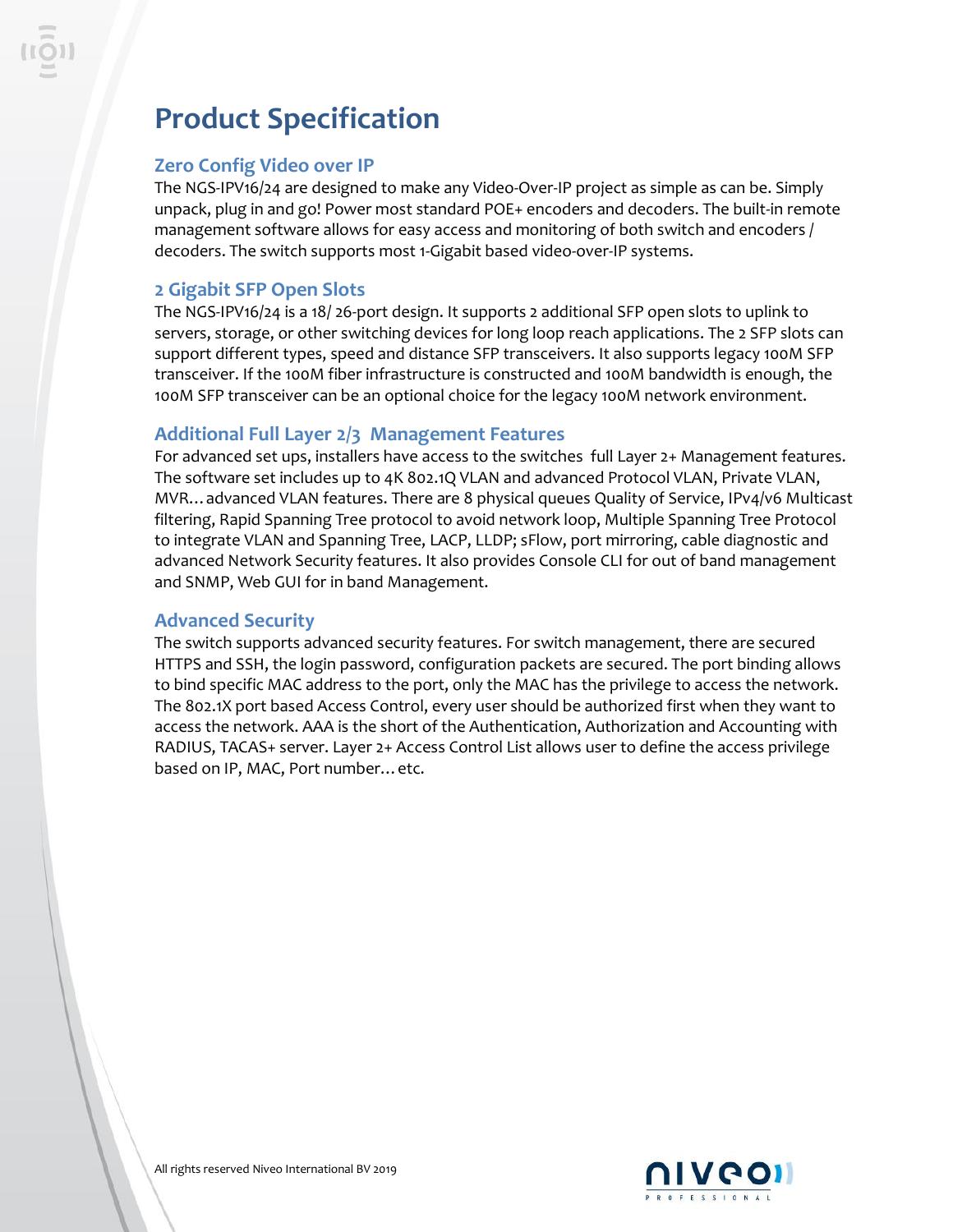# **Specifications**

| Interface                                             |                                                                 |                                                      |
|-------------------------------------------------------|-----------------------------------------------------------------|------------------------------------------------------|
| Number of Port                                        |                                                                 | 26                                                   |
|                                                       | 10/100/1000Base RJ-45 Port: 24, Auto-negotiation, Auto MDI/MDIX |                                                      |
| 100/1000Base-X SFP                                    |                                                                 | $\overline{2}$                                       |
| <b>System Performance</b>                             |                                                                 |                                                      |
| Packet Buffer                                         |                                                                 | 4Mb                                                  |
| <b>MAC Address Table Size</b>                         |                                                                 | 8K                                                   |
| <b>Switching Capacity</b>                             |                                                                 | 32/52Gbps                                            |
| <b>Forwarding Rate</b>                                |                                                                 | 26.838.7Mpps                                         |
| <b>PoE Features</b>                                   |                                                                 |                                                      |
| 802.3af/at Compliant                                  |                                                                 |                                                      |
| Max. Power Output Per Port:                           |                                                                 | 30W                                                  |
| <b>Power Consumption</b>                              |                                                                 | 310W Current Sharing                                 |
|                                                       | Enable/Disable per-port                                         | $\bullet$                                            |
| PoE Management                                        | Priority Setting per-port                                       | $\bullet$                                            |
|                                                       | Maximum Power per-port/system                                   | $\bullet$                                            |
|                                                       | PoE Mode Setting per-port                                       | $\bullet$                                            |
|                                                       | PD Classification, PoE Status                                   | $\bullet$                                            |
| <b>L2 Features</b>                                    |                                                                 |                                                      |
| <b>Flow Control</b>                                   |                                                                 | 802.3x (Full-duplex)ort/ Back-Pressure (Half-duplex) |
|                                                       | IEEE 802.1D-2004(Includes IEEE                                  |                                                      |
|                                                       | 802.1w): Rapid Spanning Tree                                    |                                                      |
|                                                       | Protocol                                                        |                                                      |
| Spanning Tree                                         | IEEE 802.1s Multiple Spanning Tree                              |                                                      |
|                                                       | Protocol                                                        | $\bullet$                                            |
|                                                       |                                                                 |                                                      |
| Loop Detection                                        |                                                                 |                                                      |
|                                                       | IEEE 802.1Q Tagged Based, Max.                                  | 4Κ                                                   |
|                                                       | <b>VLAN Group</b><br>QinQ                                       | $\bullet$                                            |
|                                                       |                                                                 |                                                      |
|                                                       | Port-based                                                      | $\bullet$<br>$\bullet$                               |
| <b>VLAN</b>                                           | Voice VLAN                                                      |                                                      |
|                                                       | Private VLAN                                                    | $\bullet$                                            |
|                                                       | <b>MVR</b>                                                      | $\bullet$                                            |
|                                                       | MAC-Based VLAN                                                  | $\bullet$                                            |
|                                                       | Protocol-Based VAN                                              | $\bullet$                                            |
|                                                       | Static Trunk & IEEE 802.3ad with                                | ٠                                                    |
| Link Aggregation                                      | LACP                                                            |                                                      |
|                                                       | Max. Group                                                      | 13                                                   |
|                                                       | Max. Ports/Group                                                | 16                                                   |
|                                                       | IGMP Snooping v1/v2/v3                                          | $\bullet$                                            |
| <b>IGMP Snooping</b>                                  | IPv6 MLD Snooping v1/v2                                         | $\bullet$                                            |
|                                                       | Querier support/ IGMP Filtering, IGMP                           | $\bullet$                                            |
|                                                       | Leave Proxy, Immediate Leave                                    |                                                      |
| Storm Control (Broadcast/Multi-cast/Un-known Unicast) |                                                                 | $\bullet$                                            |
| Jumbo Frame Support                                   |                                                                 | 9K                                                   |
| <b>QoS Features</b>                                   |                                                                 |                                                      |
| Number of priority queue                              |                                                                 | 8 queues/port                                        |
| Rate Limiting                                         |                                                                 | Ingress/Egress: 1KBps/1pps granularity               |
| DiffServ (RFC2474 Remarking)                          |                                                                 |                                                      |
| Scheduling for priority queue                         |                                                                 | WRR/Strict Priority scheduling/Hybrid                |
|                                                       | 802.1p/ IP Precedence/ IP TOS                                   |                                                      |
| CoS                                                   | Precedence                                                      |                                                      |
|                                                       | IP DSCP/ Port based Priority                                    | ٠                                                    |
| <b>Security</b>                                       |                                                                 |                                                      |
| User Name/Password Protection                         |                                                                 |                                                      |
| <b>User Privilege</b>                                 |                                                                 | up to 15 levels                                      |
| IEEE 802.1x Port-based Access Control                 |                                                                 |                                                      |
| <b>IP Source Guard</b>                                |                                                                 |                                                      |
| <b>MAC Based Authentication</b>                       |                                                                 |                                                      |
| Web-based Authentication                              |                                                                 | $\bullet$                                            |
| <b>HTTPS</b>                                          |                                                                 | $\bullet$                                            |
|                                                       |                                                                 |                                                      |
| SSH <sub>v2</sub>                                     |                                                                 |                                                      |
| RADIUS (Authentication/Accounting)                    |                                                                 | $\bullet$                                            |
| TACACS+ Authentication                                |                                                                 |                                                      |
| ACL (Access control list)                             |                                                                 |                                                      |